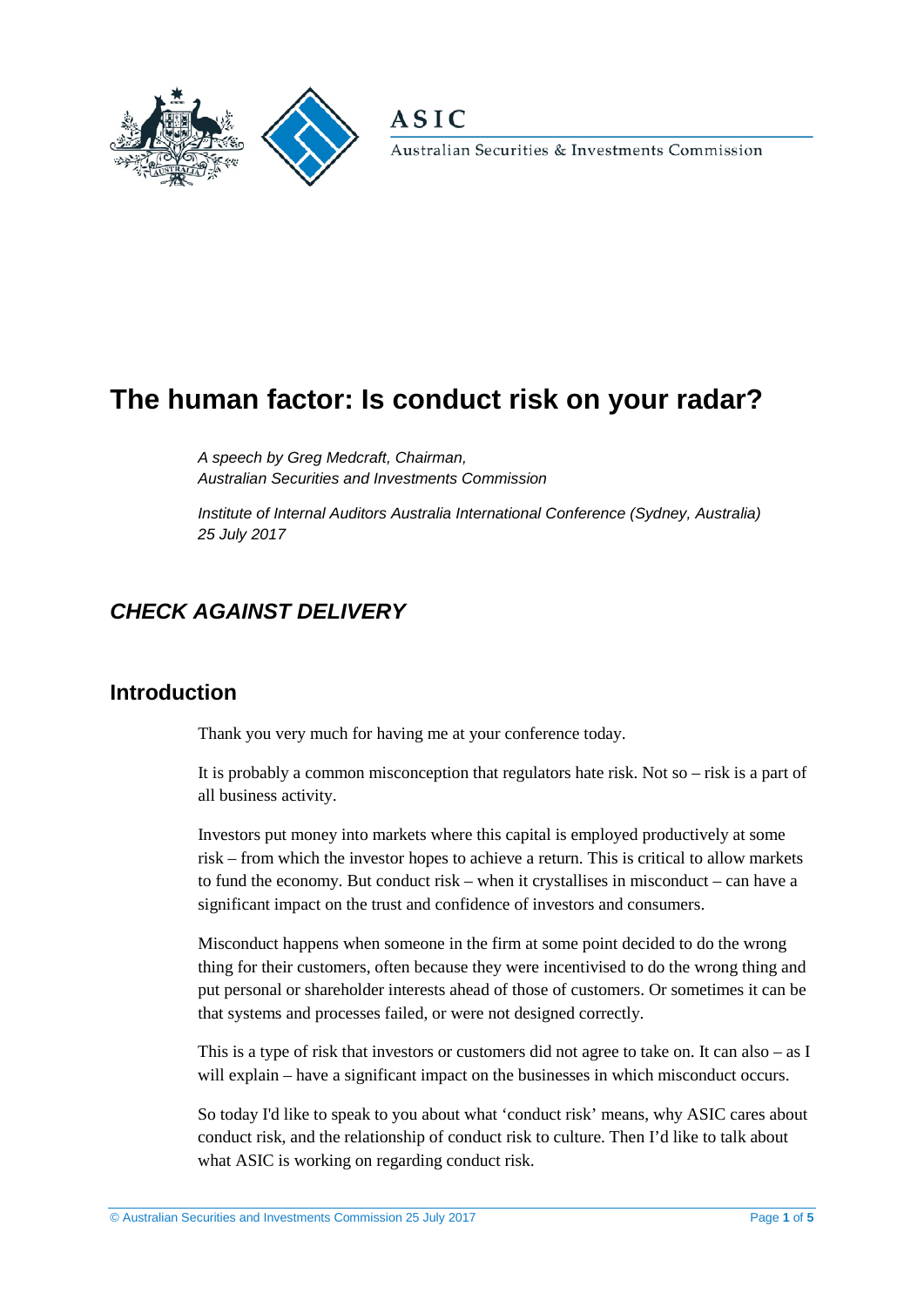#### **What is conduct risk?**

Firstly, conduct risk – what is it?

Conduct risk is the risk of inappropriate, unethical or unlawful behaviour on the part of an organisation's management or employees. That conduct can be caused by deliberate actions or may be inadvertent, because of inadequacies in an organisation's practices, frameworks or education programs.

From an ASIC perspective, our regulatory interest in conduct risk and culture is linked to our vision. We want investors and consumers to have trust and confidence in the financial system.

A prudential regulator's interest in conduct is often focused around how it influences risks within entities, the potential weaknesses and vulnerabilities that may arise as a result, and the risks these pose to financial stability. However, for ASIC, we focus on conduct risk through the lens of fair outcomes for consumers and investors, including:

- customers and investors being treated fairly
- financial products performing in the way that customers and investors have been led to believe that they will, and
- financial services firms having regard to consumers' behavioural biases and information imbalances.

We are a conduct regulator tasked with making sure there is an appropriate standard of transparency and appropriate regard for consumers.

### **Relationship between conduct and culture**

I would now like to talk about the relationship of conduct with culture.

In our experience, culture is a key driver influencing why people act in a certain way – along with incentives (what people are paid to do) and also deterrence (the likelihood of being caught doing something wrong and the consequences if you are caught).

A positive culture – at both the firm and industry level – can be a driver of good conduct, which is central to investor and consumer trust and confidence, and market integrity.

For example, last year we set out in our Corporate Plan 'what good looks like' for each sector that we regulate. We see this as our view on what each sector should be trying to achieve in relation to conduct. We have set out 'what good looks like' for eight sectors:

- financial advice
- superannuation and managed funds
- deposit takers, credit and insurance
- market intermediaries
- corporations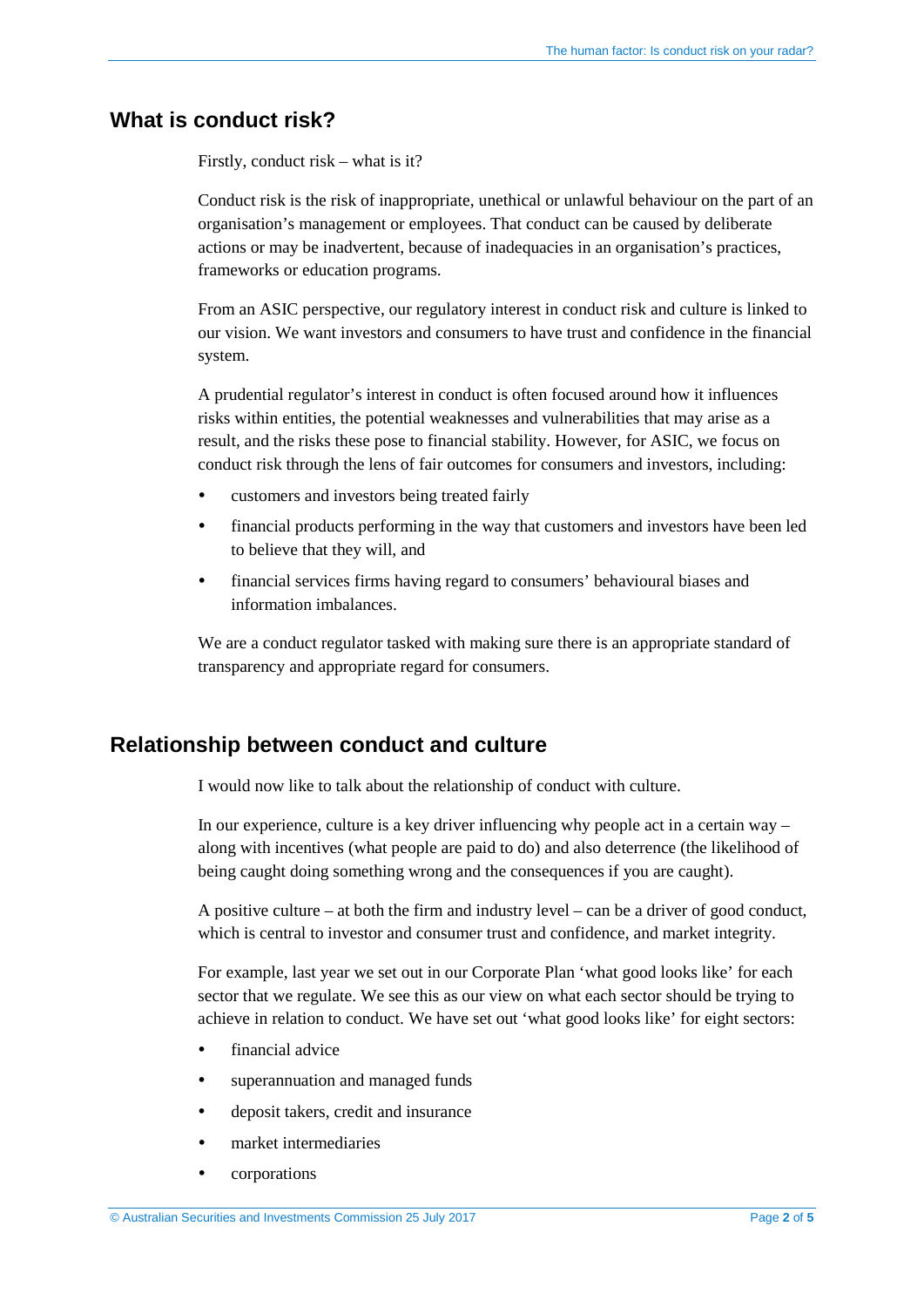- financial reporting and audit
- market infrastructure, and
- insolvency practitioners.

Common indicators for 'what good looks like' in our Corporate Plan include:

- acting professionally (avoiding conflicts of interest and treating consumers and investors fairly)
- ensuring that consumers or investors are fully compensated when losses result from poor conduct, and
- striking the right balance between innovation and risk.

It is not our role to micro-manage how boards achieve these objectives and take steps to avoid poor conduct. It is our role, however, to encourage firms to take action to consider conduct issues themselves – particularly in areas where poor conduct has the capacity to cause damage to customers or market integrity.

In our view, senior managers of firms and the board need to be aware of conduct within their firm, and this is about asking the right questions and seeking the right information to deal with conduct risk.

Conduct risk, particularly for financial services firms, is very real. Misconduct can result in significant financial costs, including the cost of customer remediation, compensation and fines. For example, Boston Consulting Group has estimated that the banks have paid US\$321 billion in fines since the financial crisis, including US\$42 billion in 2016. Former Senior Vice Chairman of Citibank William Rhodes said recently that 'investors should view cultural failure as material to profitability and long-term success and sustainability of the banks'. He also said 'as the wrongdoing continues and the fines rise, so it seems at times as if some bankers believe that the enormous settlements are just a cost of doing business. Bank empoloyees and board directors who take this view should be replaced'.

Perhaps even more significant than fines and compensation is the reputational damage that misconduct can cause. A recent UK Financial Reporting Council report found that intangible assets – such as intellectual property, customer base and brand – now account for over 80% of total corporate value, compared to under 20% 40 years ago. AON's latest Global Risk Management Survey showed that damage to brand and reputation had jumped to number one in this year's risk rankings, up from number eight two years ago.

This shift magnifies the impact on total value when a reputational crisis occurs. Loss of reputation due to poor conduct destroys value in a firm. Even more challenging is that poor conduct may be technically within the law, but still have a negative impact on a firm's reputation. If consumers don't like the way a firm has behaved, they can take their business elsewhere and tell everyone else about it through social media and traditional media – this is the power of the crowd.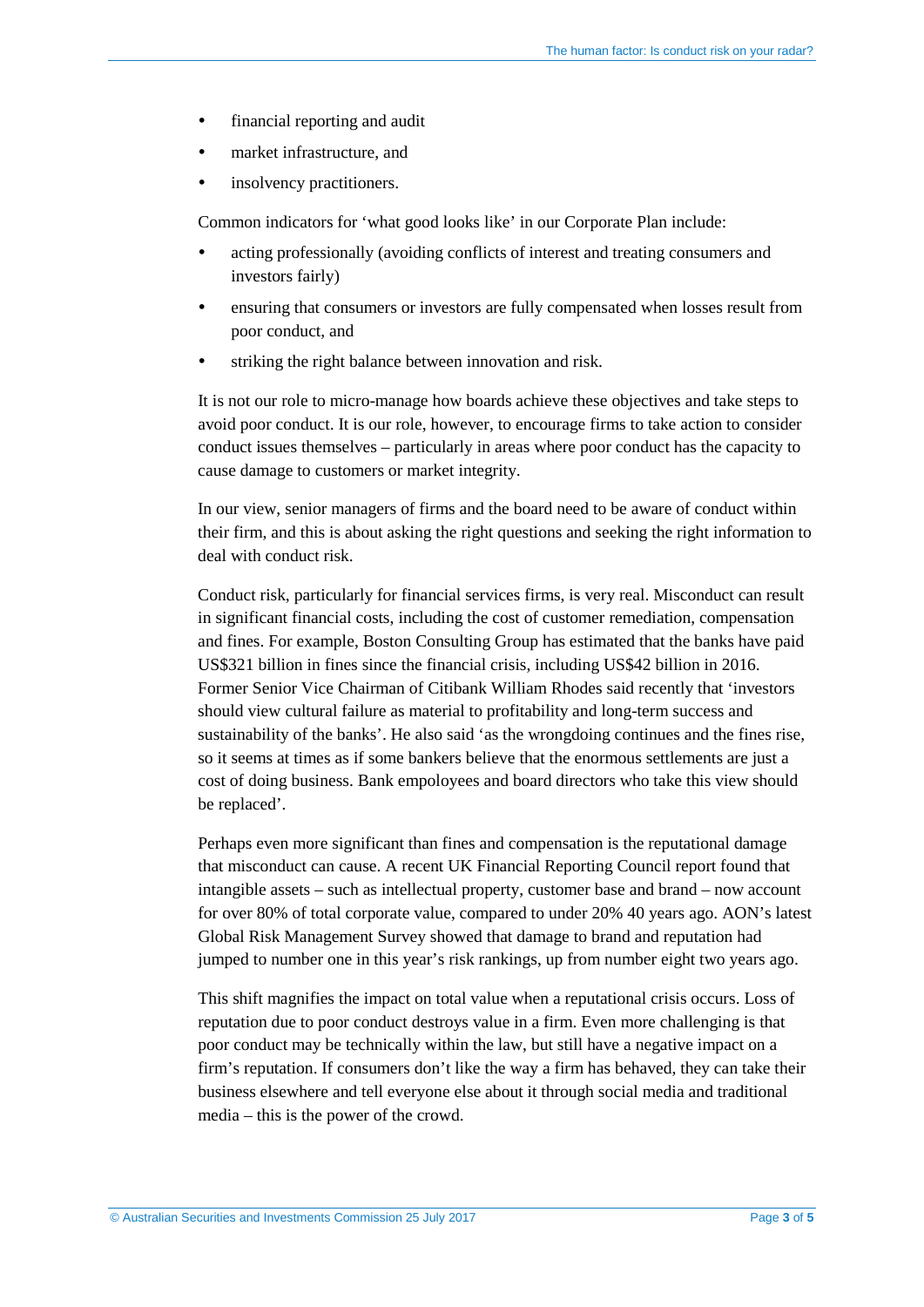#### **What ASIC is doing about conduct risk?**

So what is ASIC doing about conduct risk?

I'd encourage everyone here to look at our Corporate Plan (available on [our website\)](http://www.asic.gov.au/about-asic/what-we-do/our-role/asics-corporate-plan-2016-2017-to-2019-2020/) on these issues.

More than ever before we want to use concerns around culture and conduct to help inform our risk-based approach to surveillance. In particular, you will see we want to focus on culture and poor conduct, particularly within the financial advice, credit, insurance, superannuation and managed funds sectors.

Areas to watch for us include:

- reward and incentive structures, including promotions
- recruitment and training policies
- whistleblower policies
- conflicts of interest and how they are managed
- the nature and level of complaints within firms and complaints handling
- remediation policies and procedures (how are customers treated when things go wrong?)
- corporate governance frameworks to support a customer-centric culture.

#### **Conduct risk survey**

Recently, we completed a survey of certain market participants on conduct risk. This survey looked at how firms are actually reflecting their values in policies, business practices and governance structures.

We think this is really important. Otherwise, messages about firm values and good conduct may not be adequate to change behaviour. For example, new and junior staff often interpret rules based on what they learn as acceptable conduct from their managers and colleagues – and the attitude of their managers and colleagues towards compliance. If staff see that the top performers are successful despite, or even because of, poor conduct, then the behaviour incentives may be at odds with the firm's values.

We gave private feedback to the firms that took part in the conduct risk survey, including letting them know where they sat in relation to their peers.

To give you an overview of general trends, we observed the following:

- Firms are implementing frameworks to address conduct risk. However, some have not yet distinguished conduct risk from other risk areas, such as operational risk.
- A number of firms have scope to strengthen their arrangements to identify and monitor material conduct risk takers – these are the people whose remuneration is performance-based and whose actions can affect an entity's licence.